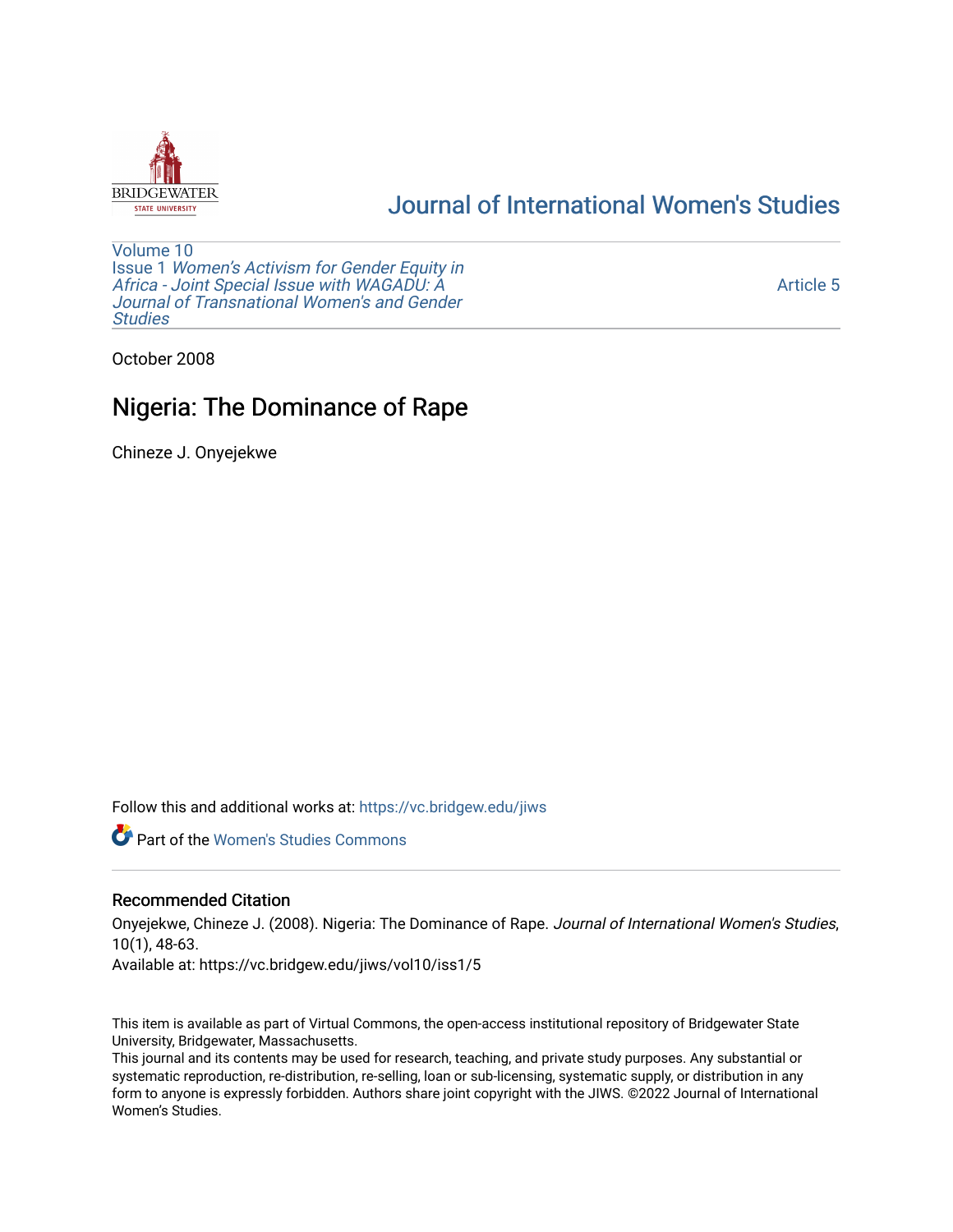This journal and its contents may be used for research, teaching and private study purposes. Any substantial or This journal and its contents may be distributed by the Dominan or supply particle supply parposes. Any substantial or<br>systematic reproduction, re-distribution, Existeming Felia or Stip-Rensing, Systematic supply or distri to anyone is expressly forbidden. ©2008 Journal of International Women's Studies.

## **Nigeria: The Dominance of Rape**

By Chineze J. Onyejekwe<sup>[1](#page-1-0)</sup>

#### **Abstrac**t

Despite decades of feminist activism, men continue to rape women at appalling rates. This paper evaluates the failure of the Nigerian state to enforce laws to protect women against rape. Rape is also shown to be a global problem. The flaws in the Law's definition of rape are examined. Women's action-oriented responses and initiatives against these abuses are highlighted**.**

*Keywords:* Rape, power and control, the Law and women's action-oriented initiatives

#### **Introduction**



Fig. 1: Map of Nigeria. http://lcweb2.loc.gov/frd/cs/profiles/Nigeria.pdf

Nigeria faces a number of problems such as endemic corruption, high unemployment, persistent poverty (estimated at 54.4 percent), and lack of basic medical care. According to the [United States Library of Congress](http://rds.yahoo.com/_ylt=A0geu6uxUyZGZ.QARJVXNyoA;_ylu=X3oDMTE5aDR2M2hoBGNvbG8DZQRsA1dTMQRwb3MDNwRzZWMDc3IEdnRpZANNQVAwMTlfMTA4/SIG=11rbqovm9/EXP=1177003313/**http%3a/lcweb2.loc.gov/frd/cs/kztoc.html) (2006), "The poor condition of health and health care in Nigeria is one of the factors responsible for an average life expectancy of only 47 years. In 2000 only 57 percent of the population had access to safe drinking water, and a slightly lower percentage had access to adequate sanitation." Domestic violence and discrimination against women are widespread because the

<span id="page-1-0"></span><sup>&</sup>lt;sup>1</sup> Chineze J. Onyejekwe teaches at the Department of Women's and Gender Studies, Northern Arizona University, Flagstaff, Arizona, USA. A sociologist with specialization in "Gender and Development," she has contributed to Journals such as *Journal of International Women's Studies* (JIWS), *International Social Science Journal* (ISSJ), *Asian journal of Women's Studies*, *Nebula*, and *Journal of Asian Women's Studies*  (JAWS). She is currently in the process of completing her book on the cultural changes taking place in her ancestral home of Onitsha, Nigeria.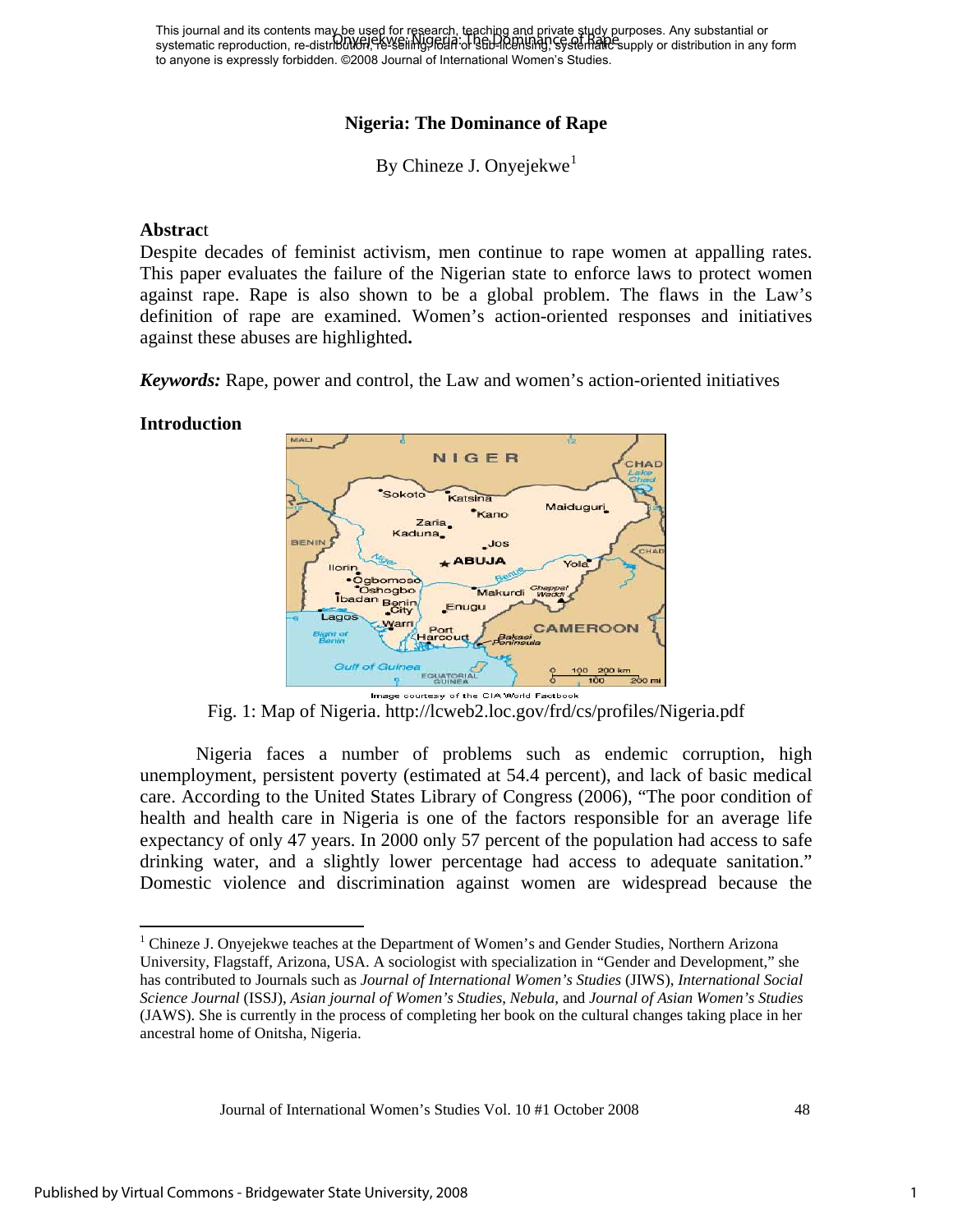Government tolerates customary and religious practices that adversely affect them. Most often, the courts and police are reluctant to intervene to protect women who accuse their husbands because it is considered a "private matter" (United States Bureau of Democracy 2004).

Trafficking in persons for purposes of prostitution and forced labor is also a problem, and collusion of government officials in trafficking was alleged. Female circumcision otherwise known as female genital mutilation (FGM) remains widely practiced in some parts of the country. Human Immunodeficiency Virus (HIV) is another problem in a country named third in the world in 2005, after South Africa and India, with the highest number of people living with HIV/AIDS (Akande *et al*, 2005; [U.S. Library of](http://rds.yahoo.com/_ylt=A0geu6uxUyZGZ.QARJVXNyoA;_ylu=X3oDMTE5aDR2M2hoBGNvbG8DZQRsA1dTMQRwb3MDNwRzZWMDc3IEdnRpZANNQVAwMTlfMTA4/SIG=11rbqovm9/EXP=1177003313/**http%3a/lcweb2.loc.gov/frd/cs/kztoc.html)  [Congress](http://rds.yahoo.com/_ylt=A0geu6uxUyZGZ.QARJVXNyoA;_ylu=X3oDMTE5aDR2M2hoBGNvbG8DZQRsA1dTMQRwb3MDNwRzZWMDc3IEdnRpZANNQVAwMTlfMTA4/SIG=11rbqovm9/EXP=1177003313/**http%3a/lcweb2.loc.gov/frd/cs/kztoc.html) 2006). Rape has also been added to the above problems that constitute development-challenges (The United States Bureau of Democracy 2004; Amnesty International 2006). A grave example is that described in the *Daily Sun* (2007) in which unknown men took advantage of a girl's disability to exploit her sexually. Twice taken advantage of by randy vicious men who impregnated her, this girl now has two daughters, but not out of choice. This violence is also tied to the brutality of war.

The Odi (Bayelsa Sate), Ogoniland and Choba (Rivers State) experiences shows that women's bodies have become battlegrounds in the conflict between the government and the indigenes of the Niger Delta and their secessionist movements - The Movement for the Survival of the Ogoni People (MOSOP), and the Movement for the Emancipation of the Niger Delta (MEND). The study on community conflicts and VAW in Nigeria by Akande, Awosika and Albert shows, that rape is used as a weapon of war to cause humiliation, and instill fear into the local population in this conflict. Yet, the authorities pay no attention to these crimes, even when photos of the assaults are shown in a national newspaper, and victims' interviews are broadcast on national television (Akande *et al* 2005; Amnesty International 2006).

A culture of silence aggravates this problem partly, from humiliation and intimidation of victims by the police, as well as the "embarrassment" of public acknowledgement. Hutton, Omidian and Miller (2006) aptly describe this situation to include being ostracized by those who consider rape as bringing dishonor, to a woman's family and community. This culture of silence reinforces the stigma already attached to the victim rather than to the perpetrator, as the dominant perception is that women have generally provoked the abuser to attack. Consequently, victims in the Niger Delta are often unwilling to testify about their experiences.

The 2006 Jacob Zuma rape trial in South Africa is a classic example of what rape survivors go through during a criminal trial. For example, the victims have to prove their innocence. Zuma stated in his testimony during the rape trial that he believed the victim wanted sex due to her dressing (Gerntholtz 2006). Gerntholtz observes that "the grueling, humiliating cross-examination of the complainant about her sexual history in a packed courtroom," in addition to the intimidating attitude of Zuma supporters who "burn pictures of the complainant outside the court." Gerntholtz also notes that "The trial represents the worst of the criminal justice system, highlighting how easy it is to undermine the constitutional rights of a rape survivor to dignity and privacy, under the guise of protecting the rights of the accused to a fair trial."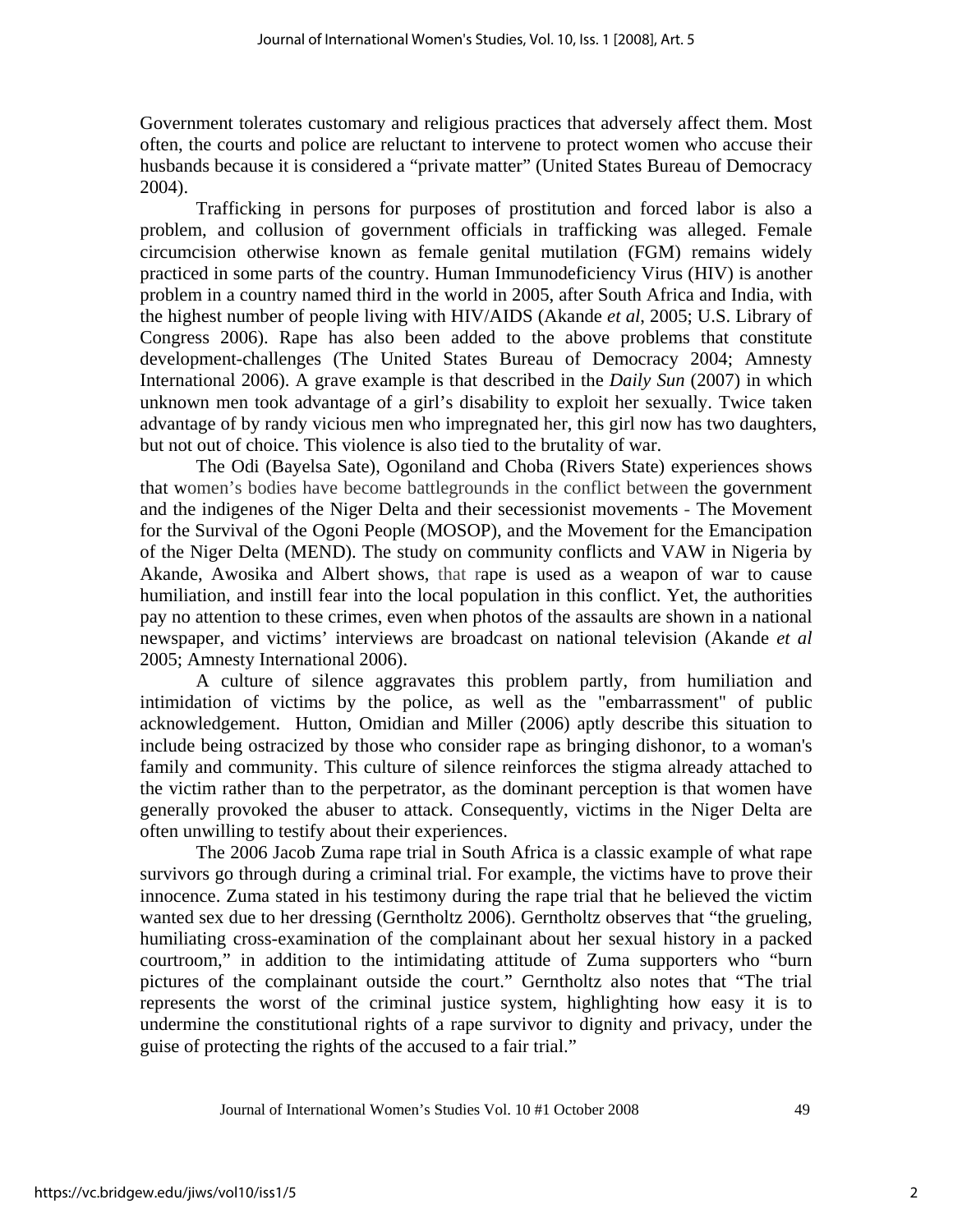Rape is a crime notable for placing the woman on trial particularly for cultural reasons. She is either charged as a false accuser, gold digger, frivolous, or a scorned woman. These stereotypes prevail, and sometimes, women are their worst accusers. Ndinda (2006) highlights this plight thus: "Indeed, it is a sad indictment of our society that women can come out in public and contemptuously intimidate a fellow woman traumatized by rape, while singing praises in support of the alleged perpetrator" (Ndinda 2006:328). By testifying that he had not bothered to use a condom, Zuma, the Vice President of the ruling party, the African National Congress (ANC) sent a deadly message against efforts to tackle HIV/AIDS, and the campaign against VAW.

The law's casual treatment of rape cases is the subject of Estrich's (1998) pioneering work in which she details America's attitudes towards sex and rape, a crime of violence (not sex) that should be brought into the public sphere, and dealt with in the courts. Estrich (1998) concludes that over the centuries, not much has changed regarding rape laws. Perpetrators still get away with impunity, and men still fear they will be blamed for victimizing women. Ironically, this is the same reason for the culture of silence among women victims of rape. Dealing with this becomes problematic as victimblaming in cases of rape and domestic violence is often used as an excuse by authority figures and males in general to avoid being punished.

Political and economic conditions in Nigeria, as well as social norms support stereotypical divisions between men and women. Poorly defined criminal laws and weak law enforcement also create an environment where GBV such as rape is committed with impunity (Amnesty International 2006). This inadequacy of the law in solving these problems have seen women advocates trying to prevent future VAW by educating the public, ensuring that quality services are provided to victims, and, encourage accountability and perpetrators brought to justice. Some of the activists in the forefront of the fight against VAW, particularly rape in Nigeria are profiled in this paper along, with their challenges.

### **The Dominance of Rape**

One of the more pervasive forms of VAW is a crime in which the assailant uses sex to inflict humiliation on the victim or exert power and control over the victim - Rape. The Declaration on the Elimination of Violence Against Women (DEVAW) adopted by the United Nations General Assembly in 1993, defines it (VAW) as "any act of genderbased violence that results in, or is likely to result in, physical, sexual, or psychological harm or suffering to women, including threats of such acts, coercion or arbitrary deprivation of liberty, whether occurring in public or private life."

The UN Declaration specifies that rape, marital rape and sexual abuse are forms of VAW. Article 2 makes it clear that "Physical, sexual and psychological acts of violence perpetrated or condoned by the State wherever it occurs" also fall within the definition of violence against women and that states must "refrain from engaging in violence against women (article 4 (b)) and exercise due diligence to prevent, investigate and, in accordance with national legislation, punish acts of violence against women, whether those acts are perpetrated by the State or by private persons" (Article 4c).

VAW first became a major issue for women's movements in the 1980s. This was followed with a shift from the focus on acts of overt physical and sexual violence to the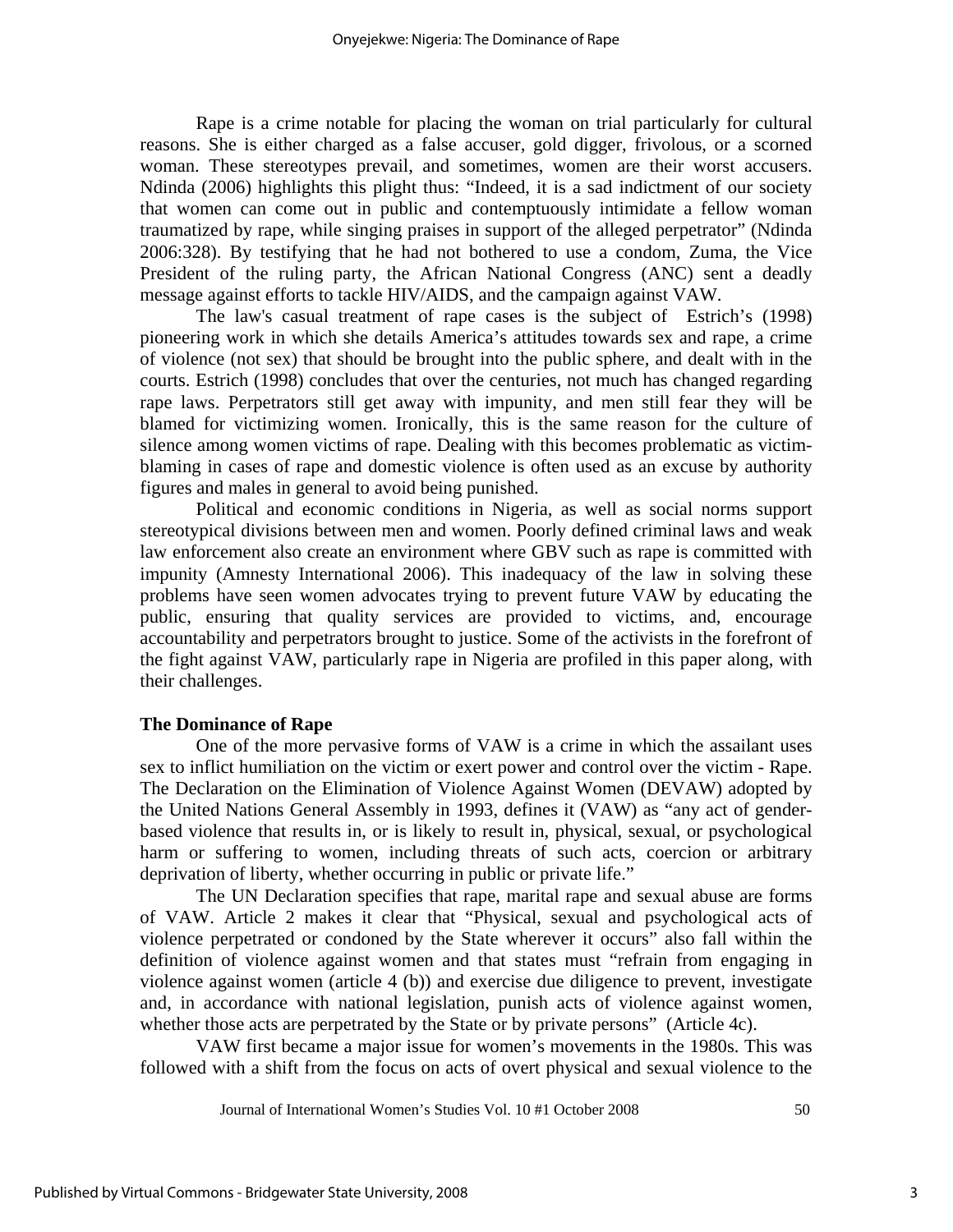expansion of the definition in the 1990s, to include more structural forms of gender-based violence. With VAW also recognized as a violation of human rights, actions against this problem are being taken at the international level. The Vienna Tribunal on Violations of Women's Human Rights (1993) is an example (Reilly 2003).

Forcing women to have sex against their will is not considered as rape - at least, not if the man knows the woman and doesn't beat her up or wield a weapon. However, in the connection it makes between the most intimate of realms and the representation of such intimacy to the community and/ or State, much work on sexual violence has in the last 26 years helped reformulate theoretical categories of public/private violence and the imbrications of (State and non-State) structures of governance in such violence. At the same time, relying on police estimates of the problem is often problematic since most rapes are never reported to the authorities.

Estimates about rape depend on how it is defined or measured. Legal definitions are therefore crucial in ensuring that perpetrators are punished. Yet, sexual assault laws are often gender-neutral. Estrich calls for reform by stressing, that male standards are used to judge both men and women. She maintains that acquaintance rape, for example, frequently reported less often than stranger rape, prosecuted less frequently, and less often results in conviction has been characterized, by the courts and the general public as not "real rape**.**" At the same time, while most rape victims would like to see their attackers punished, they seldom report forced sex. Sanday (1996) theorizes that rape is a result of male bonding and socialized ideas of machismo. She challenges the universality of rape and points to correlations between gendered conceptualizations of socioeconomic power and the existence/ frequency of rape.

For Mackinnon (1993; 1996), traditional approaches to human rights gloss over abuses, and since men make rape laws, these laws protect rapists from being punished. Mackinnon (1993) argues that sex should never be forced, and once there is force or substantially coercive circumstances between the parties, consent to sex should never be used to secure an acquittal for the perpetrator. Feminists and activists have pointed out that such abuses otherwise are not about sex but a way for the offender to gain a sense of power and control. Yet, current discourse on women's sexuality further perpetuates VAW by legitimizing the use of women's bodies for political, cultural and economic gains.

Pointing to the shortcomings of current development policies designed to tackle the problem of VAW Sobrino (2006) adds that "sexuality is rarely discussed in development theory and practice, except in terms of population or reproductive health. Within this discourse, women's sexuality is primarily equated with their reproductive function, their role as mothers and tied to national and economic well-being." Unfortunately, efforts so far made to tackle this problem have been thwarted by women's lack of access to legal information, aid or protection.

In fact, legal definitions in Nigeria often vary from jurisdiction to jurisdiction regarding how sexual behaviors are covered, who is covered, and what counts as force or lack of consent. Imam (2006) points out that the interplay between domestic Nigerian multiple and parallel legal systems of secular, Muslim and customary laws is problematic. This is because they give differential rights on different issues, and jurisdiction can be contentious. How then is rape defined under Nigerian law?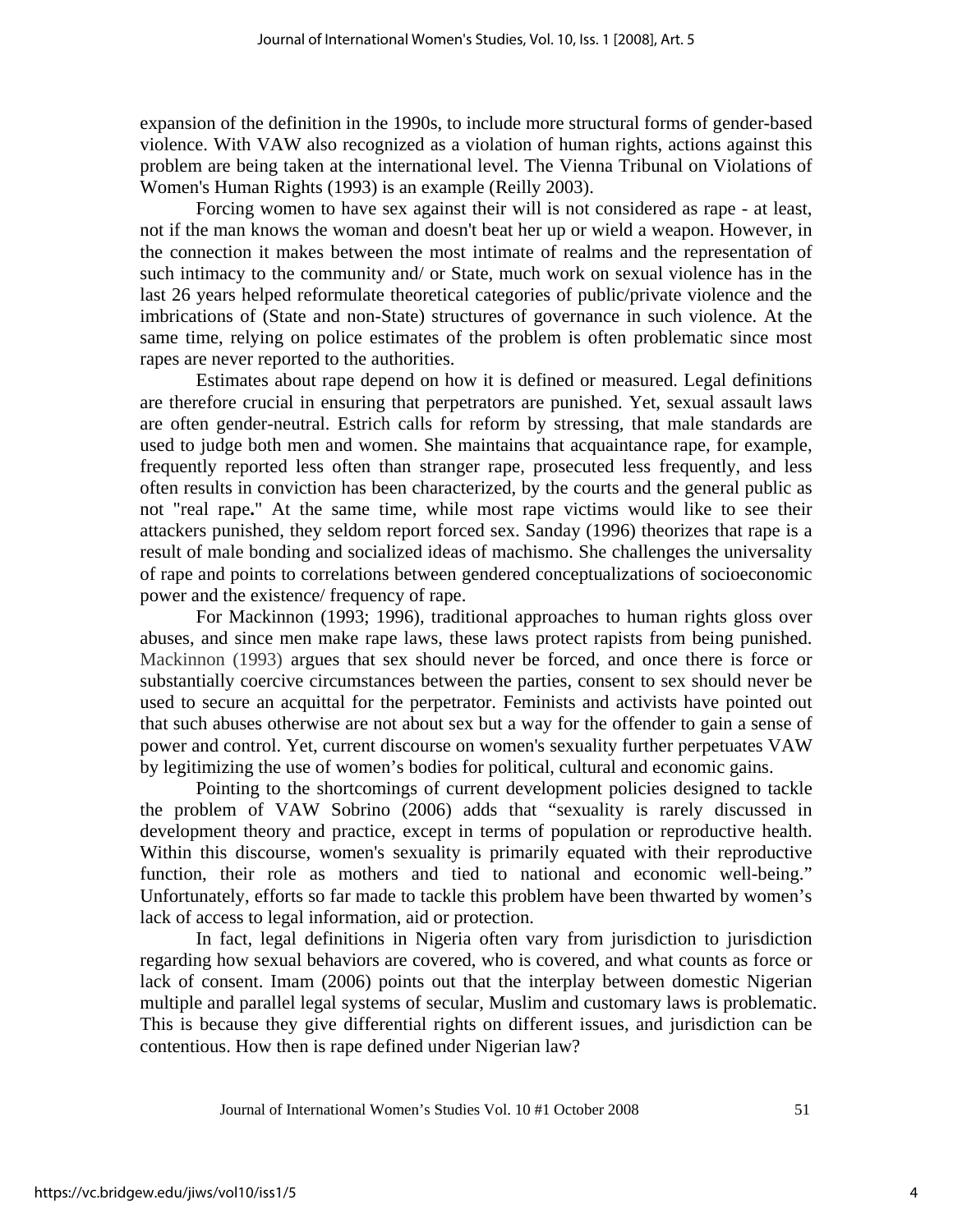Under Nigerian Law rape is defined as forcible unlawful sexual intercourse, without a woman's consent (Imoukhuede 2007). Nogi Imoukhuede states:

Section 357 of the Criminal Code states: "Any person who has unlawful carnal knowledge of a woman or girl, without her consent, or with her consent, if consent is obtained by force or by means of threat or intimidation of any kind, or by fear of harm, or by any means of false and fraudulent representation as to the nature of the act, or in the case of a married woman, by personating her husband is guilty of an offence called rape." The punishment for rape under section 358 is life imprisonment. (1) First there must be unlawful carnal knowledge. The criminal code defines carnal knowledge in section 6 thus: "When the term 'carnal knowledge' is used in defining an offence, it is implied that the offence, so far as regards that element of it, is complete upon penetration."

The same section 6 further defines "'unlawful carnal knowledge' as carnal connection which takes place otherwise than between husband and wife." Therefore under Nigerian law a husband cannot rape his wife. There is also a similar crime called defilement which is defined under section 218 of the Criminal Code thus:"Any person who has unlawful canal knowledge of a girl under the age of 13 years is guilty of a felony and is liable to imprisonment for life. (2) Another important element to prove is consent. Did the victim consent to the sexual intercourse? The duty of the prosecution and the complainant therefore is to prove to the court that she did not consent to the rape. A careful reading of the definition of rape in our law shows that consent may be "obtained by force, threat or intimidation, fear of harm or by false and fraudulent misrepresentation" (Human Rights Watch [2](#page-5-0)007). $^2$ 

As regards Islamic law (Sharia) in the Northern states:

Rape is criminalized in the Sharia penal laws which were introduced from 1999 and are now in force in 12 states in the north. The definitions of rape, however, do not conform to the principles underlying the Rome Statute definition, do not provide sufficient protection or redress for women and girls who have been raped, and also discriminate against married women and girls. In some cases, a woman's failure to consent has not been considered in criminal proceedings" (Amnesty International  $2006$ ).<sup>[3](#page-5-1)</sup>

<span id="page-5-0"></span> 2 This section on the Law on Rape in Nigeria is directly adapted from *Nogi Imoukhuede, Project Coordinator, Women's Rights Watch, Nigeria* 2007). Source: http://www.rufarm.kabissa.org/pressrelease/Alarming%20increase%20of%20Rape%20in%20Nigeria.htm.

<span id="page-5-1"></span> $3$  This section on the Law on Rape in Nigeria is directly adapted from the November 2006 Amnesty International Report on Nigeria titled: Nigeria: Rape-the Silent Weapon. Source: http://web.amnesty.org/library/Index/ENGAFR440202006.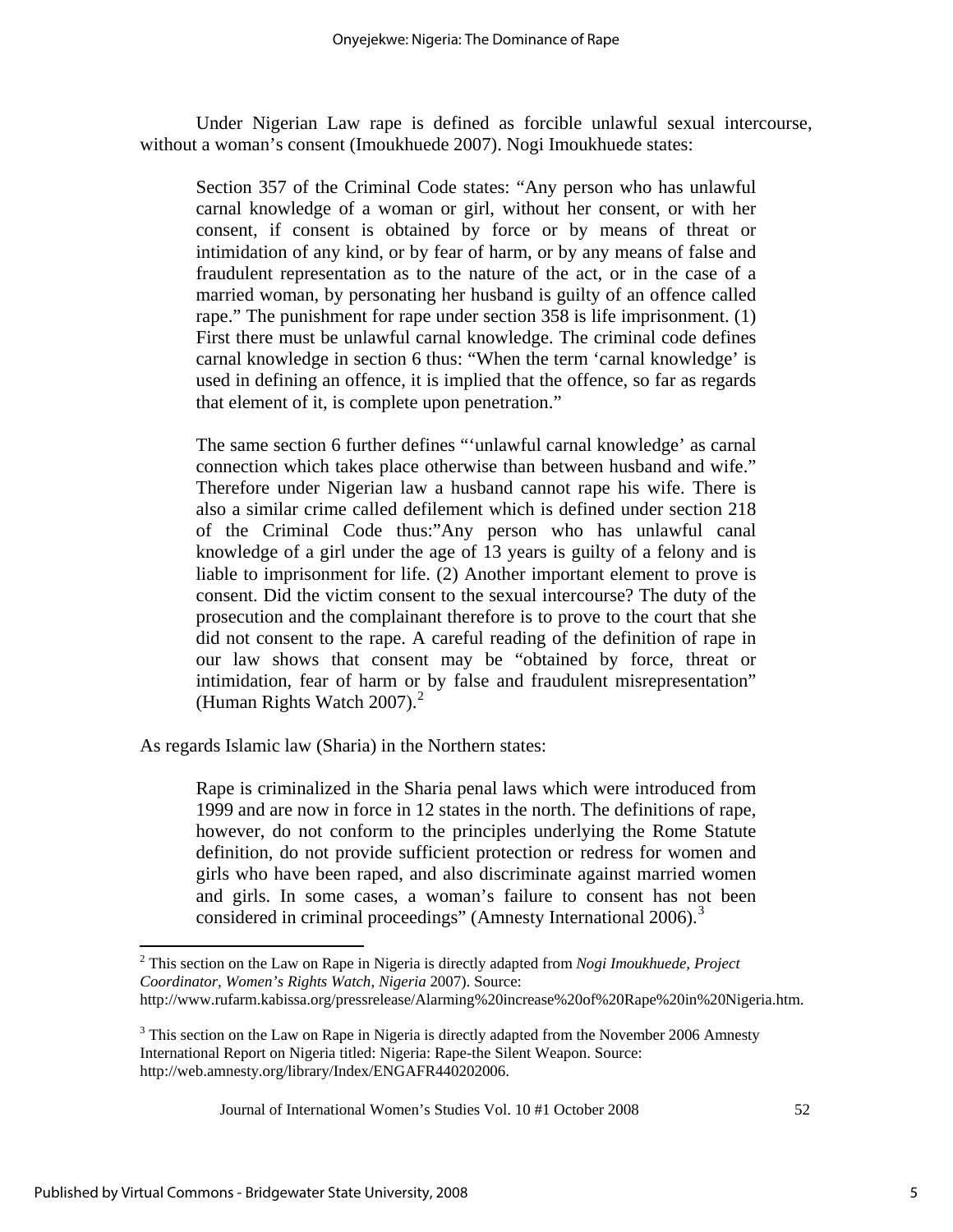Sharia law is criticized for the imposition of draconian penalties, although no death penalties have been carried out in recent years. Testimony from women and non-Muslims also carries less weight in Islamic courts.

The burden of proof that courts place on a victim of rape such as having to prove tricky issues like absence of consent and penetration results in victims being subjected to yet another traumatic experience. In addition, strict adherence to cultural norms tends to worsen human rights abuses. Cultural orientation results in incidents not being reported due to societal stigma to rape and sexual assault victims. According to Okeke (2007), it is a taboo to discuss sex at home, and typical Nigerian parents go to extreme lengths to protect the public image of their daughters, especially as regards to rape.

Consequently, many cases are never reported because parents want to save the honor of their daughters and protect their family from embarrassment. In its description of the judicial and legal system concerning rape in Nigeria, the 2006 Amnesty International Report on Nigeria supports this observation.

Still unsolved also are "Ambiguous contradictions and gaps between the new Sharia Penal Codes and the Criminal Procedure Codes that determine procedures and evidence are still unresolved" (Imam 2006). This raises serious questions, such as: What counts as evidence? What are the procedures? How are offenses actually defined? Whether the Sharia Acts themselves or the nature of the punishments are subject to international human rights law has been debated.

The judicial system in Nigeria seems to be unsympathetic to the plight of victims of VAW. Cases are also not disposed of promptly and the strict requirement for corroboration and proof in some cases makes conviction impossible. In addition, the absence of witness protection programs and giving of evidence in open courts prevent victims from starting or concluding cases.

Furthermore, it seems obvious that the way current Sharia laws are framed make it virtually impossible to prosecute rape. Sharia laws on rape in the northern part of the country are, however, strict on rape. Currently, all sex outside marriage (adultery or *zina)* is illegal and rape and adultery are strictly dealt with strict Islamic laws. Lashing and stoning are prescribed as punishments for adultery (Amnesty International 2006; Badran 2008). Yet, it is evident that any attempts to pass new "un-Islamic" legislation in this section of the country regarding this issue will be a crucial test, of the country's commitment to a secular state. The question is: how will rapists be tried under civil as well as Islamic law? The fear is that this may create confusion thereby allowing powerful religious lobbies to manipulate what is seen as a weak judicial system. Meanwhile, the government is not making any attempt to amend these laws.

The Nigerian Constitution (1999) does not specifically prohibit rape, and there is no federal or state legislation criminalizing VAW. The provisions relating to rape are both outdated and not adequately enforced in the criminal justice system. Moreover, it is difficult getting reliable statistics on VAW, and the police are also not well trained. Most bills initiated by non-governmental organizations on VAW are still pending.

The government's apparent failure to tackle this problem therefore encourages a culture of impunity. There is, therefore, an urgent overhauling of the country's legal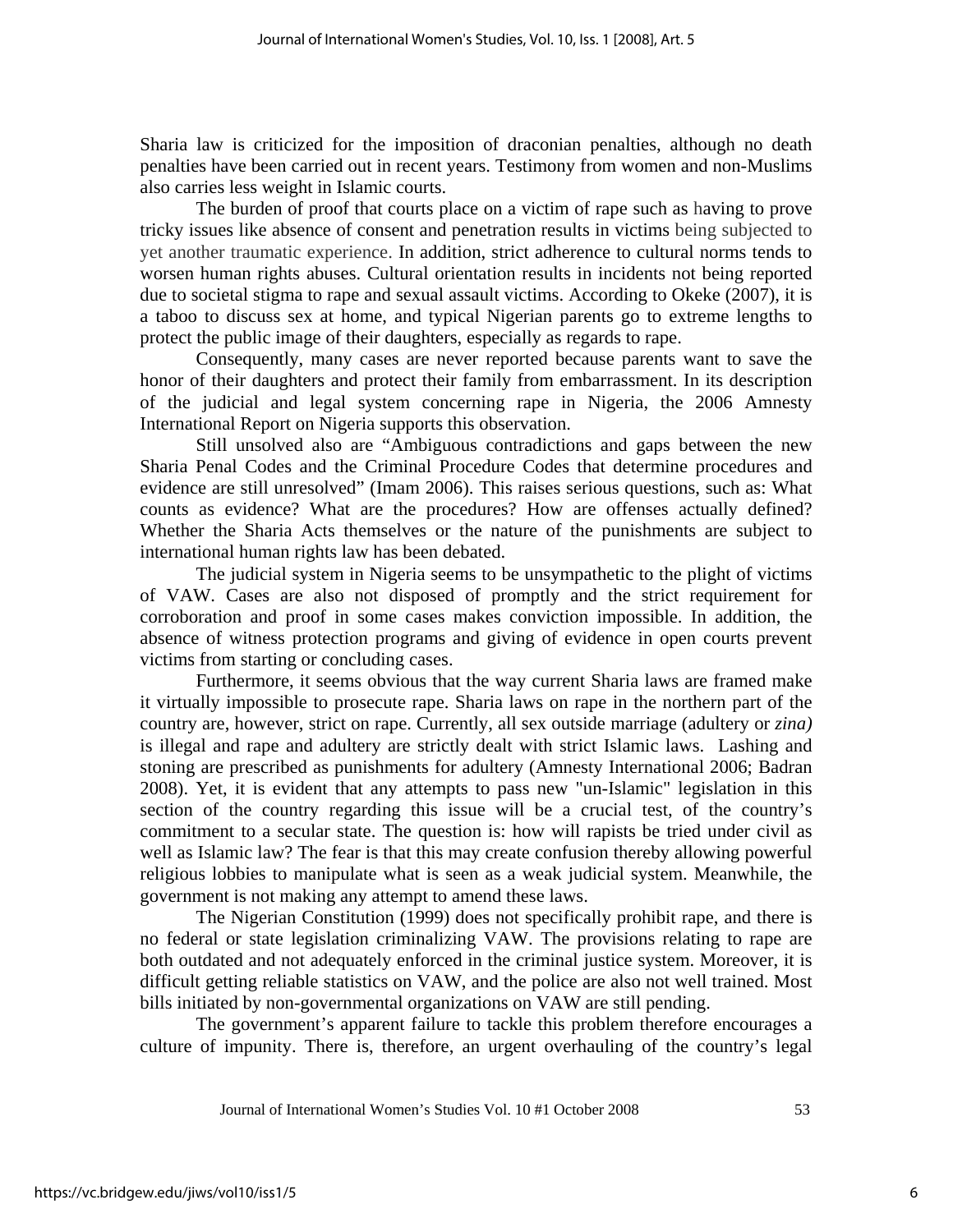system (Amnesty International 2006). However, rape is not only a human rights violation but also a global public health problem.

### **Rape Globally**

Women are still caught up in a cycle of human rights violations since the first United Nations Conference on Women in Mexico, 1975 (Ward, Horwood, McEvoy, Shipman and Rumble 2007). Estimates show that "A woman born anywhere in the world has a one in three chance of being raped, beaten, coerced into sex or otherwise abused in her lifetime" (*Reuters/AlertNet* 2006).

The absence of a functioning criminal justice system perpetuates a culture of impunity associated with this abuse. In addition, the end of armed conflict does not signal the end of VAW, for example, Sierra Leone and Congo (*International Rescue Committee*  [IRC], 2007). (Mazurana, Raven-Roberts and Parpart 2005; Ertark 2007).

In Darfur, Sudan the United Nations has since accused the *Janjaweed* - Arab militiamen - of abducting and gang-raping thousands of women and girl (Mariner 2004). There are reports of American troops raping fellow female troops in Iraq (Moffeit and Herdy, 2004). It is estimated that a third of all women and girls in Sierra Leone were subjected to sexual violence in the Sierra Leone conflict of 1991 and 2002 (Ross 2007). Gender has become a crucial factor in the ethnic conflict/civil war in Congo as women are bearing the brunt of one of the horrible weapons of war: rape (Cooper 2008). The Burmese Army is also committing savage and rampant sexual violence on ethnic Chin women, with impunity (*BurmaNet News* 2007).

Similar experiences were witnessed in the Bosnian war - 1992 (*International Herald Tribune* 2007), the Burundi civil war that began in 1993 (Mobekk 2006), Rwanda – 1994 (United Nations Children's Fund [UNICEF] 1996), Chechnya (Vandenberg and Askin 2001), and Cote d'Ivoire (Amnesty International 2007). Kidnappings by Haiti's violent gangs, part of a crime wave that developed after the ouster in 2004 of former president Jean-Bertrand Aristide are, increasingly being accompanied by the epidemic of rape used, to terrorize hostages and other victims, government officials and health workers (Delva 2007). Not long ago in Pakistan, Mukhtaran Mai, was gang-raped and left naked on the orders of a tribal council in 2002 as punishment for her brother's alleged affair with a woman from another tribe.

Entrenched attitudes about women also mean that rape goes unpunished in many Arab countries (Caldwell 2006). In Saudi Arabia, for example, where Islamic law forbids women from appearing in public with men who are not relatives, King Abdullah recently sentenced a 19-year-old rape victim to 90 lashes for appearing in public with an unrelated male (*Women Living Under Muslim Laws* [WLUML] 2007). Saudi Arabia, like Nigeria, has strict gender segregation laws and women are not allowed to mingle with unrelated men, and adultery is a punishable offence. Judges are also given wide powers to impose custodial sentences or corporal punishment. The country's system of male guardianship severely limits the basic freedoms of women, the rights afforded in the 1979 Convention on the Elimination of All Forms of Discrimination against Women – CEDAW. It can therefore be said that the country's Islamic Sharia law trumps on international women's rights treaty that Riyadh signed in 2000.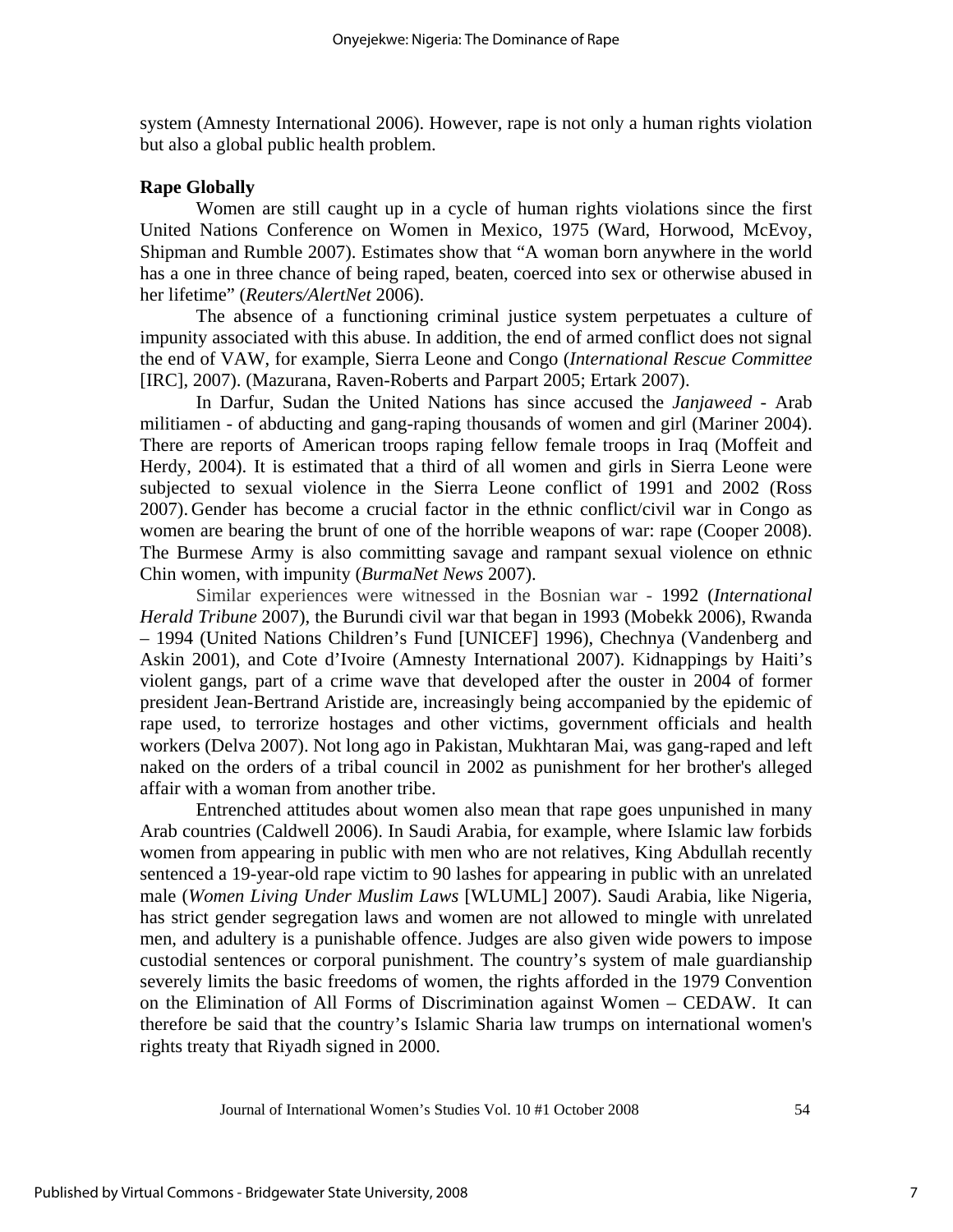In such a situation, the prevalence of a patriarchal ideology with stereotypes and the persistence of deep-rooted cultural norms, customs and traditions discriminate against women thereby restricting women's legal rights in marriage, divorce, child custody, inheritance, property ownership and decision-making in the family, as well as choice of residency, education and jobs.

The condemnation by several governments and human rights groups, of the harsh sentences imposed on a Saudi woman sentenced to prison and flogging after she was gang-raped, led the Saudi government to complain of foreign interference in their national affairs. The justice officials statement was that the accused woman sentenced confessed to an extramarital affair **-** doing what God has forbidden (*BBC* 2007).

Sexual violence in war or peacetime violates Article 3 to the 1949 Geneva Conventions, and is punishable by the International Criminal Court (ICC). However, perpetrators are hardly prosecuted for their crimes. The climate of impunity makes it easier for subsequent rapes to take place. Women rape survivors often face a myriad of emotional, physical, legal, and medical issues, resulting in significant repercussions. Many are helpless and feel a prolonged fear for their safety. This trauma can last a lifetime. Sexual violence also magnifies the risk of HIV transmission (Vetten and Bhana 2001; Rothschild, Reilly and Nordstrom 2006). In Nigeria, sexual violence has been linked with sexually transmitted diseases and many women rape victims have HIV. The situation in the Niger Delta rape saga is a case in point (Amnesty International 2006; Kimani 2007:4).

Currently, the total HIV infections in the country are about 4 million, with more than 200,000 new AIDS cases and 184,000 AIDS deaths already recorded in 2007. About 1.8 million children are already orphaned by the AIDS epidemic (Chukwunyere 2007). Women also make up 60% of HIV/AIDS sufferers. The reasons include the pressures of poverty, domestic violence, and rape (Isiramen 2003). Rwanda, officials estimate that two-thirds of 60,000 women raped during the 1994 conflict were, infected with HIV/AIDS (UNFPA cited by *BBC* 2006). The same applies to Cote d'Ivoire where others were affected mentally and psychologically. In addition, these women victims of rape have difficulty, accessing health care, and have no support from outside (Amnesty International 2007). Justice and improved access to healthcare for women whose lives have been ruined by sexual violence are vital. Yet, in Burundi, partly due to trauma suffered, and the culture of silence women victims are not able to get legal or medical support (Amnesty International 2007).

At the 2007 World Social Forum (WSF 2007) activists from Africa and Asia reiterated that VAW remains a threat in the fight against HIV-AIDS. The failure of governments to address this problem (VAW) will make winning the war against this pandemic (HIV/AIDS), an uphill task (Muluma 2007). Rape impedes recovery, development and peace in countries devastated by war. In Afghanistan, for example, efforts to improve the lives of women and girls through education girls are being stifled by violence resulting in health and education programmes not reaching women. Schools are being burned down by the Taliban whose government was notorious for its oppression of women was toppled, in 2001 (*Khaleej Times* 2007).

The general observation seems to be that women always pay no matter whoever commits the crime of rape. The key question therefore is: How can women be better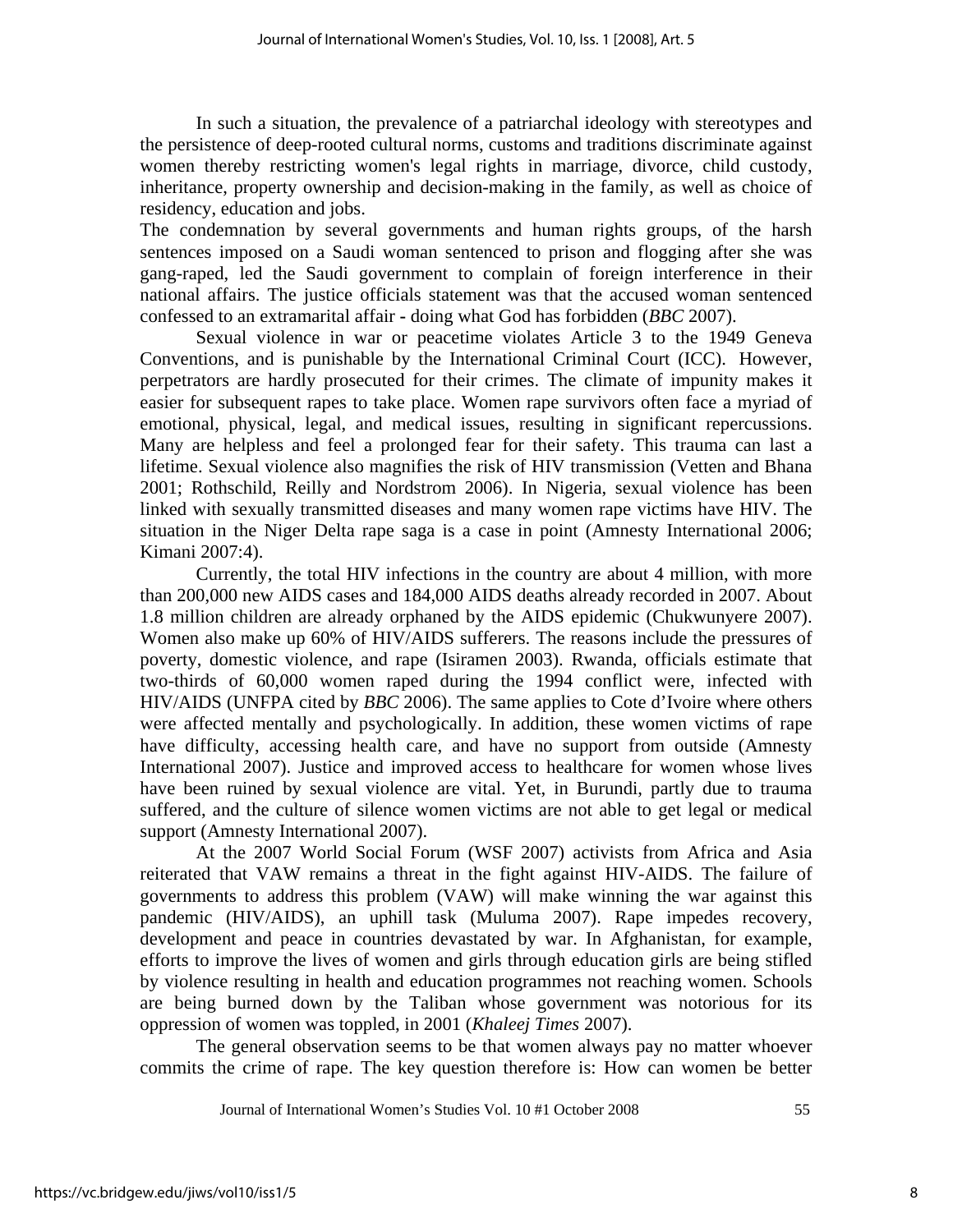protected from these abuses, particularly rape? How then can the problem of rape be recognized and effectively dealt with? The Geneva Center for the Democratic Control of Armed Forces (2005) recommends prevention through "awareness raising and training; research, effective collection of gender-disaggregated data; and protection through law and the universal ratification of international human rights and humanitarian law instruments," for example, CEDAW.

## **CEDAW**

Rape is a form of GBV – a violation of women's rights. CEDAW addresses rights of women, stating that GBV is a form of discrimination. The Treaty requires its States Parties to eliminate this problem in all its forms. It can therefore be a useful tool in reducing VAW as well as other forms of discrimination against women and girls. Examples show that in countries that have ratified the Treaty, women have acted, to:

- Stop VAW: In Uganda provinces and cities have created programs and policies to campaign against domestic violence, using state funds
- Promote girl's education: India integrated universal child development services education policies
- Improve health care: Argentina, Mexico and Australia have instituted programs to provide health care to indigenous and migrant women
- Ensure women's legal rights: Since 1989, legislation in China has highlighted equality between men and women. Women are now guaranteed joint ownership of marital property and equal inheritance
- Improve women's lives at work: Germany, Guatemala, the Philippines, Poland, Portugal, Spain, and the United Kingdom are among countries that have improved maternity leave and child care for working women in accord with Treaty provisions (www.amnestyusa.org/women/cedaw).

These achievements can be cited when bringing pressure on States to improve legislation, especially Nigeria, a state party to CEDAW which it ratified in 1985 (United Nations 2007). The country also ratified the optional protocol to CEDAW in 2001. As a party to this Treaty, the state therefore has an obligation to exercise due diligence to prevent, investigate and punish acts of violence, whether those acts are perpetrated by the state or by private persons, and to provide protection to victims. Yet, most legal adjustments in the country have often failed to address these problems (Amnesty International, 2006).

The government established a committee to the review of discriminatory laws against women in 2005. This Committee operated under the auspices of the National Human Rights Commission with a mandate to review discriminatory legislation, including in relation to rape, and submitted its final report to the Federal Minister of Justice in 2006. Though this was a positive move, not much came out of it (Amnesty International 2006).

The impact of the Nigeria's ratification of CEDAW seems to be minimal. When concerns were raised by CEDAW (the Committee) in 1998, the government blamed women's lack of reporting cases of VAW to the authorities, for its failure to act. The belief is that women are afraid of reprisal from husbands and family members. The study by Amnesty International in Lagos notes that situation remains unchanged (Kimani 2007).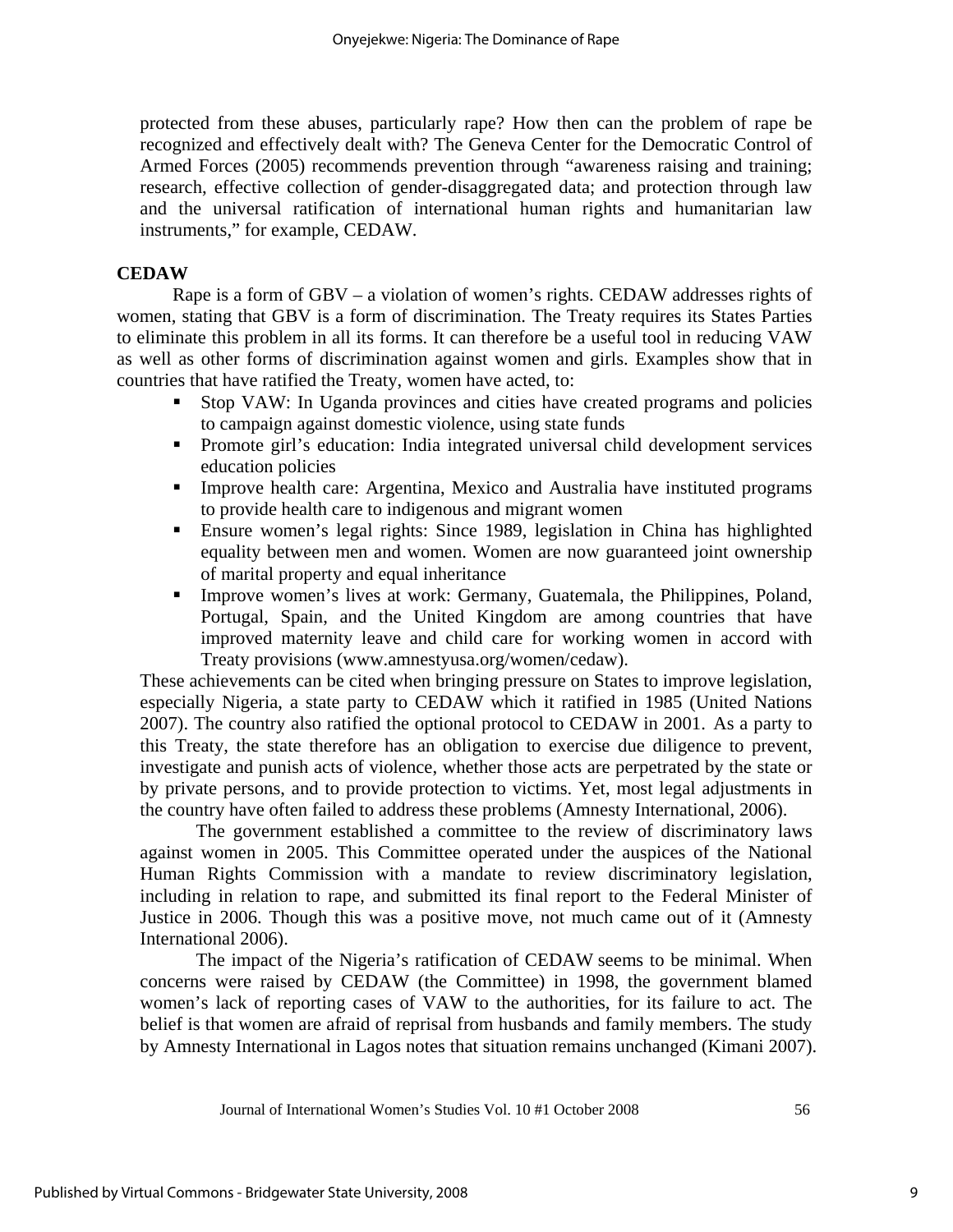Globally, the Convention (CEDAW) is still not universally ratified as targeted. As of March 2007, 185 nations had ratified this Treaty. The United States, Iran and a handful of other countries have yet to ratify CEDAW. Moreover, many States are still unprepared to fully abide by women's rights.

Commitments made at the international and national levels remain far from the day-to-day realities of women's lives because, while such agreements may give rise to obligations under international law, unless they have been specifically incorporated into domestic law, they give no basis for claims in national courts. It clearly appears that the problem of sexual violence in Nigeria will not be corrected by reforming the criminal justice system alone. To curb this menace, Nigeria women activists and organizations are drawing attention to the injustice against women victims of GBV, particularly rape.

### **Women's Activism**

Innovative and courageous women activists in Nigeria are aspiring to change the world, and in the process, they are tackling some of the most vital issues of our time. For example, working hand-in-hand with community leaders to empower women and change community norms that promote or tolerate violence, providing counseling and legal aid. They are also active participants in the fight against the spread of HIV/AIDS through the promotion of behavioral interventions which include information, education and communication programs, condom promotion and behavior initiatives that encourage people to reduce the number of their sexual partners, and trying to change laws, social attitudes and beliefs towards rape.

Baobab for Women's Human Rights has through various programs, such as press briefings, media interviews, solidarity trek, popular theatre, thematic workshops, distribution of their publications sought to promote knowledge, and exercise of women's human rights, protect, defend, raise awareness of the abuse of these rights and other legal issues as they affect women. Baobab and the Women's Rights and Protection Association (WRAPA) successfully took up the cases of two women accused of adultery, summarily convicted and sentenced to death by stoning - Safiyatu Husseini of Sokoto State and Amina Lawal of Katsina State. The men involved in both cases were not prosecuted (Badran 2008).

The Women's Aid Collective (WACOL), Enugu, has succeeded in organizing a national women's court on 12 November 2002 where women victims of rape by soldiers sent to "keep peace" in the Niger Delta were able, to testify about their experiences of sexual violence (Akande *et al* 2005). The Ajegunle Community Project (ACP) focuses on rural empowerment, reducing social inequality among grass-roots women, fighting discrimination against women and girls, and raising awareness on women's rights (Akosile 2007). The Women's Rights Watch Nigeria is creating public awareness and generating publicity on gender issues, promoting and defending women's rights by advocating for gender equality and equity, sensitizing policy makers on the actual status of Nigerian women. It also advocates for law reform - the domestication of CEDAW and DEVAW. The Center for the Victims of Extra-Judicial Killings and Torture (CVEKT) also helps in raising awareness about incidences of rape in Nigeria.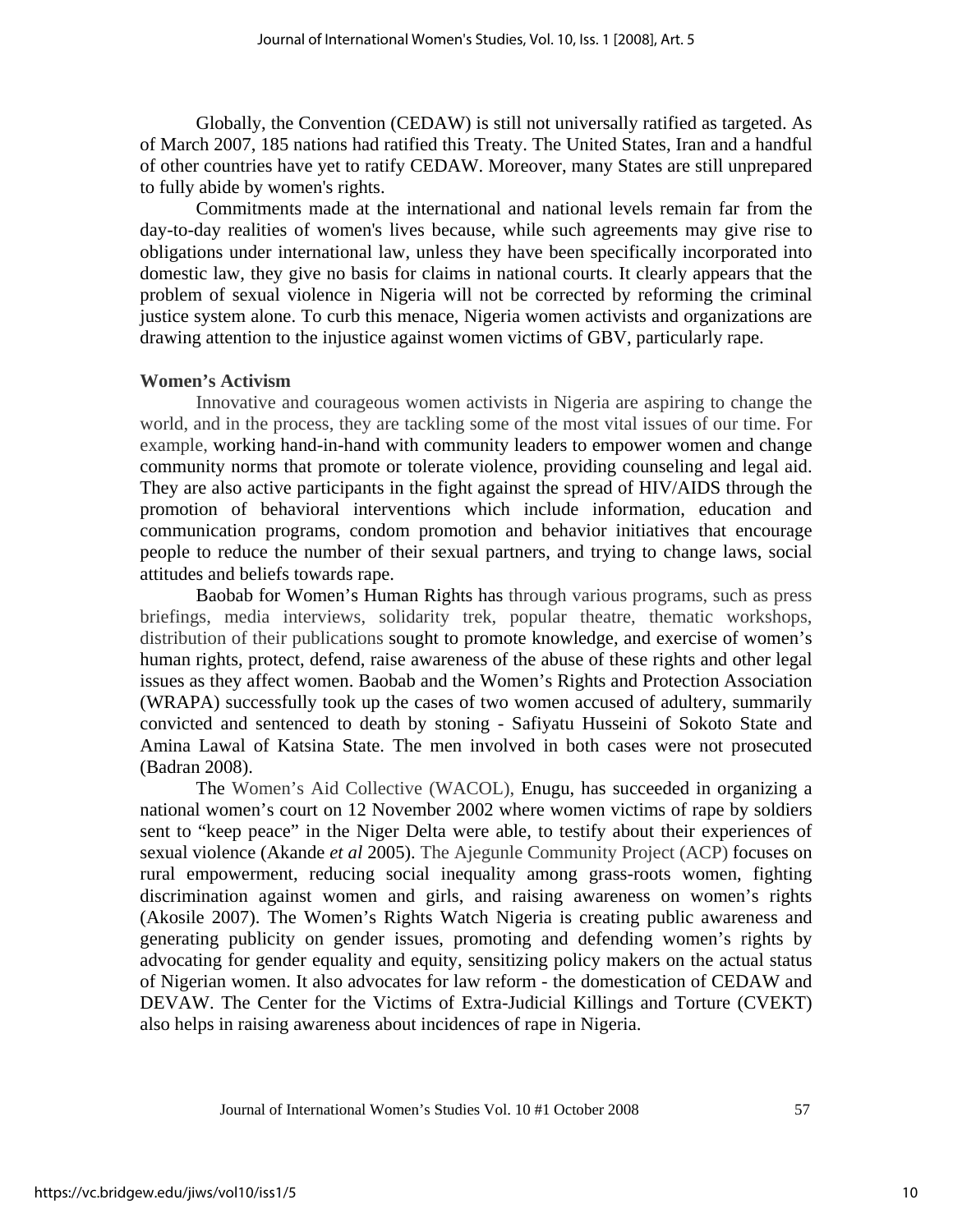### **Global Efforts and Initiatives**

Globally, women are also mobilizing and making their voices heard. Women's activists and organizations are speaking up, drawing attention to this important problem – rape, and directing decision-makers towards a solution by engaging in activities aimed at ending the impunity associated with rape as well as creating effective legal mechanisms that protect women, and deny perpetrators sanctuary from prosecution and punishment. Hawkesworth (2006) demonstrates how "women have forged international networks and alliances to address specific gender issues beyond the borders of the nation-state, crafting policies to mitigate pressing abuses. While each woman or women's organization has a unique story and voice, they are connected by their common vision for a more equitable world, especially, as regards gender inequity, HIV/AIDS, girls' and women's sexual and reproductive health and rights."

Women's movements can be located in various contexts, such as politics, women's rights, social change, religion, and economic endeavors. Though global in their organization or effects, as in the international feminist movement, these movements may also be global in their concerns but local or "grass roots" in their organization and immediate impact. Examples of organizations focusing on this problem at the international level include *inter alia,* Amnesty International, The Feminist Majority (FMF), International Rescue Committee (IRC), and Women won't Wait, a new international coalition of women's groups is urging policymakers to recognize the link between VAW and HIV/AIDS. Their programs include legal and social services for victims and their families, sensitivity training for law enforcement and government officials and, community-based education activities.

The Women's Center for Peace and Development, with funds from the United Nations Development Fund for Women (UNIFEM), the Nigerian the Nigerian nongovernmental organization known as Women's Center for Peace and Development launched in 1998, a campaign project against GBV known, as Social Advocacy against VAW (SAAVAW). Included in its programs are legal and social services for victims and their families, sensitivity training for law enforcement and government officials and, community-based education activities aimed at young people (Fleshman 2000:5).

The collaboration between Women for Women International, Nigeria, Women Information Network (WINET), Civil Resource Development and Documentation Center (CIRDDOC) and the women of Ugwogo -Nike, Enugu, Enugu State, South-East Nigeria has seen the tackling of VAW in Ugwogo-Nike, and the sensitizing of the community on how to deal with domestic violence in their homes (Connor 2004). In 2005, South African women activists and groups also objected to the introduction into the market, of a controversial new anti-rape tampon-like female condom (intended brand name – Rapex) invented, by Sonette Ehlers (a South African woman), aimed at helping, to identify rapists. Pointing out that it would not prevent rape, critiques likened the device to chastity belts, and lamented that by wearing these devices, women are being made to adapt to rape (Clayton 2005).

On an individual basis, Mukhtaran Mai, a high-profile Pakistani gang rape victim has, become both has become a symbol of courage for women, and a women's rights campaigner. With the belief that education makes a difference, she fought back by building a school for girls in her village. Sexual violence is both personally and socially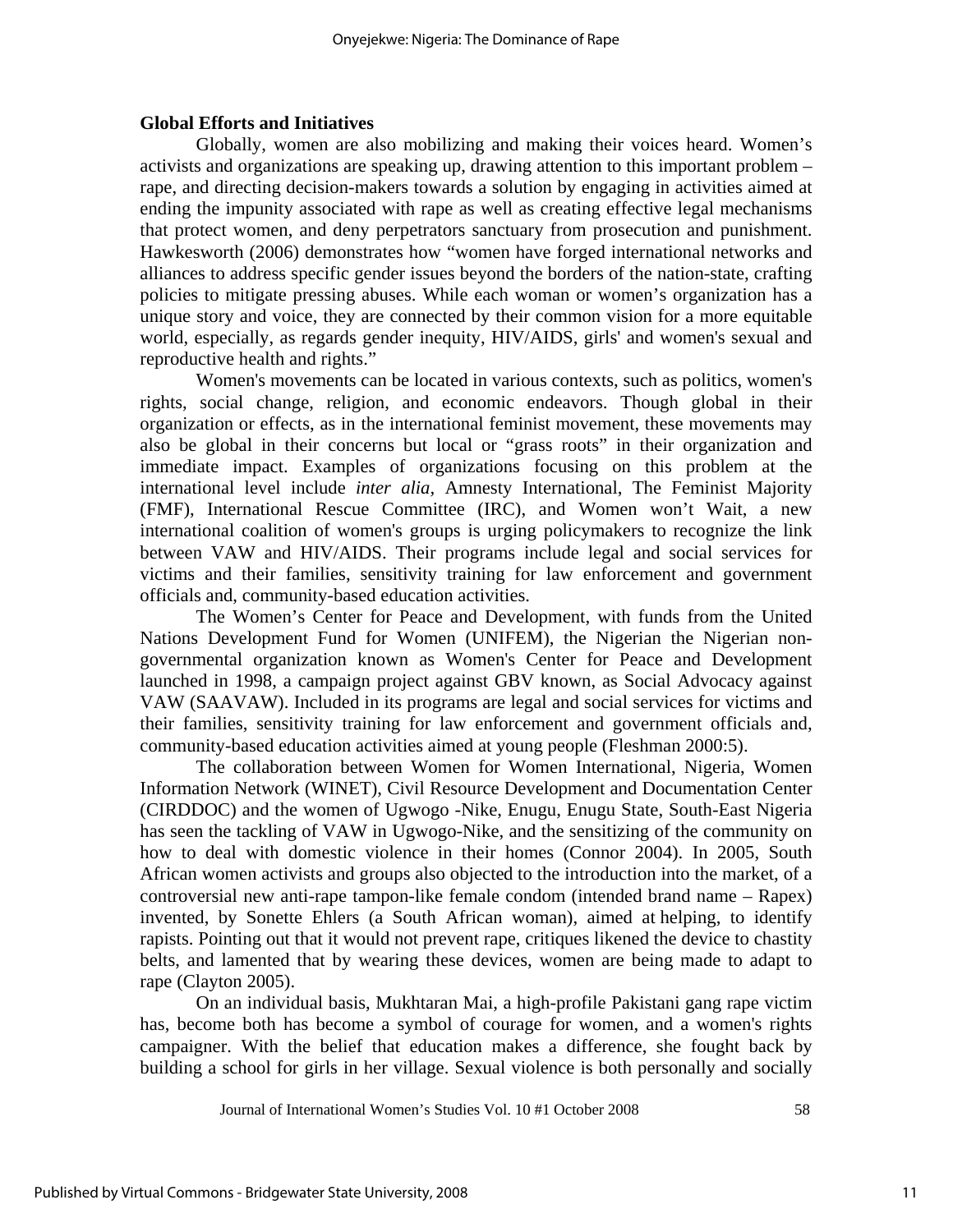destructive, and devalues women, demoralizes men and divides communities. That the 2007 International Women's Day (IWD) was subsequently marked with the theme "Ending Impunity for VAW and girls" was no surprise.



AI Morocco stages a protest in Rabat (Amnesty International 2007. http://web.amnesty.org/wire/March2007/Darfur)

United Nations agencies also launched joint effort to combat sexual violence especially during armed conflict. Known as "Stop Rape Now: UN Action against Sexual Violence in Conflict." The aim was to generate public awareness on the growing use of sexual violence as a weapon of warfare and how to prevent it; work towards ending impunity for perpetrators of sexual violence in conflict; improve and scale up services for survivors; and address the longer term impacts of sexual violence on communities and national development. The efforts and achievements of women activists do not go unchallenged. These women and their organizations often face many challenges. For example, lack of funds, being harassed, threatened, insulted, and charged with libeling the judiciary. VAW is a violation of their human rights, and the state is still in the best position to tackle this problem. What is the way forward for Nigeria?

## **The Way Forward**

Suggested solutions to the problem of rape by Estrich (1998) tally, with those of Amnesty International's (2006) observations on Nigeria - that of providing support structures necessary for women victims. These include getting men involved in finding a lasting solution to this crime in such areas as, the police departments, hospitals and district attorney's offices. This way, men can be trained and given the expertise to deal sensitively with the physical and emotional issues involved, in order to win the victim's cooperation and successfully prosecute the perpetrator.

Support should also be given to developmental associations, civil society, human rights organizations, national councils, ministries, youth centers, mosques and churches to confront this problem. Accurate information and data must be available on the scope of the problem and how to confront it.

The African Charter on Human and Peoples' Rights Relating to Women's Rights in Africa, to which Nigeria is a party, offers a new hope*.* Nigeria ratified the Protocol to the African Charter on Human and Peoples' Rights on the Rights of Women in Africa (2005). This Protocol specifically obliges states to adopt appropriate and effective measures to enact and enforce laws to prohibit all forms of VAW, including unwanted or forced sex, to punish the perpetrators of violence against women, and implement programs for the rehabilitation of women victims. The Protocol has, however, been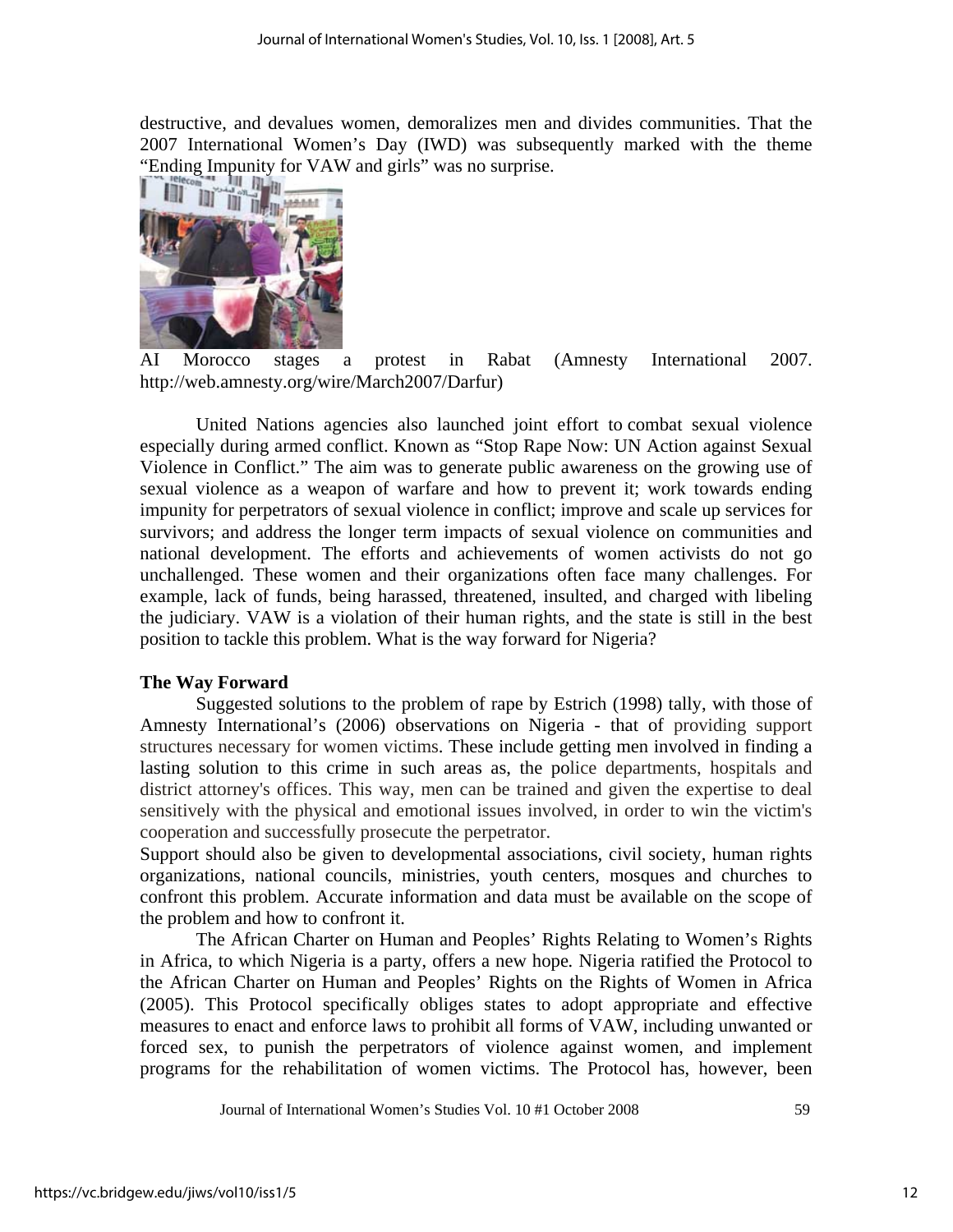criticized for not addressing the specific needs of, or problems encountered by, African women. For example, African women still experience numerous and specific violations of their human rights seen in traditional values that encourage harmful traditional practices such as forced marriage, and female circumcision otherwise referred to, as female genital mutilation (FGM). Other practices that impede the enjoyment of women's human rights, such as customary inheritance laws and the treatment of widows, have also been highlighted (African Commission on Human and people's Rights 2007). Hopefully, once this Protocol is domesticated in the countries that have ratified it, for example, Nigeria, attention will be paid to the problem of VAW.

### **Conclusion**

Rape is an impediment to economic development, a public health problem, and a violation of women's fundamental human rights. Entrenched, age-old social attitudes, practices and stereotypes that often lead to VAW, coupled with lack of education, unequal access to economic resources are also hampering progress, towards dealing with the spread of HIV/AIDS. The failure of the Nigerian government to investigate and punish those responsible for these grave violations is a violation of the general principles of the Human Rights Charter. At the same time, women's organizations are working actively for change in social attitudes, altering discriminatory attitudes and violent practices. These decades-old practices will take a long time to change. Advocacy and education have to be ongoing.

Advocacy implies working with other organizations and people to make a difference. In this regard, women activists have come together as representatives of their organizations to exchange, learn from each other, and increase collaboration to develop effective responses to create awareness for the prevention, treatment, care, and support for women victims of VAW, especially rape, at the national and regional level.

Overall, real change comes when women take action themselves, especially by working together. Women activists and their organizations have led successful efforts to confront violence and challenge the gender inequality that promotes a culture of violence. Laws may help, however, women activists can and must do much, much more.

#### **References**

Akande, Jadesola, Awosika, Keziah and I. O. A.lbert. 2005. "Community Conflicts and Violence against Women in Nigeria." http://www.afard.org/Echo%2015/Genre%20et%20Violence%20au%20Nigeria.pdf Akosile, Abimbola. "IWD 2007 - Women Decry Gender Violence." *This Day* (Lagos,

Nigeria), 6 March 2007. http://allafrica.com/stories/200703070026.html

- Amnesty International. November 2007. *Nigeria: Rape the Silent Weapon.* http://web.amnesty.org/library/Index/ENGAFR440202006
- Amnesty International. March 2007. *Protect the women and girls of Darfur now!* http://web.amnesty.org/wire/March2007/Darfur.
- Amnesty International. March 2007. *Côte d'Ivoire: Women and Girls Forgotten Victims of Conflict.* http://web.amnesty.org/library/Index/ENGAFR310042007
- Amnesty International. October 2007. *Burund: No Protection from Rape in War and Peach.* http://www.peacewomen.org/resources/Burundi/AISept07.pdf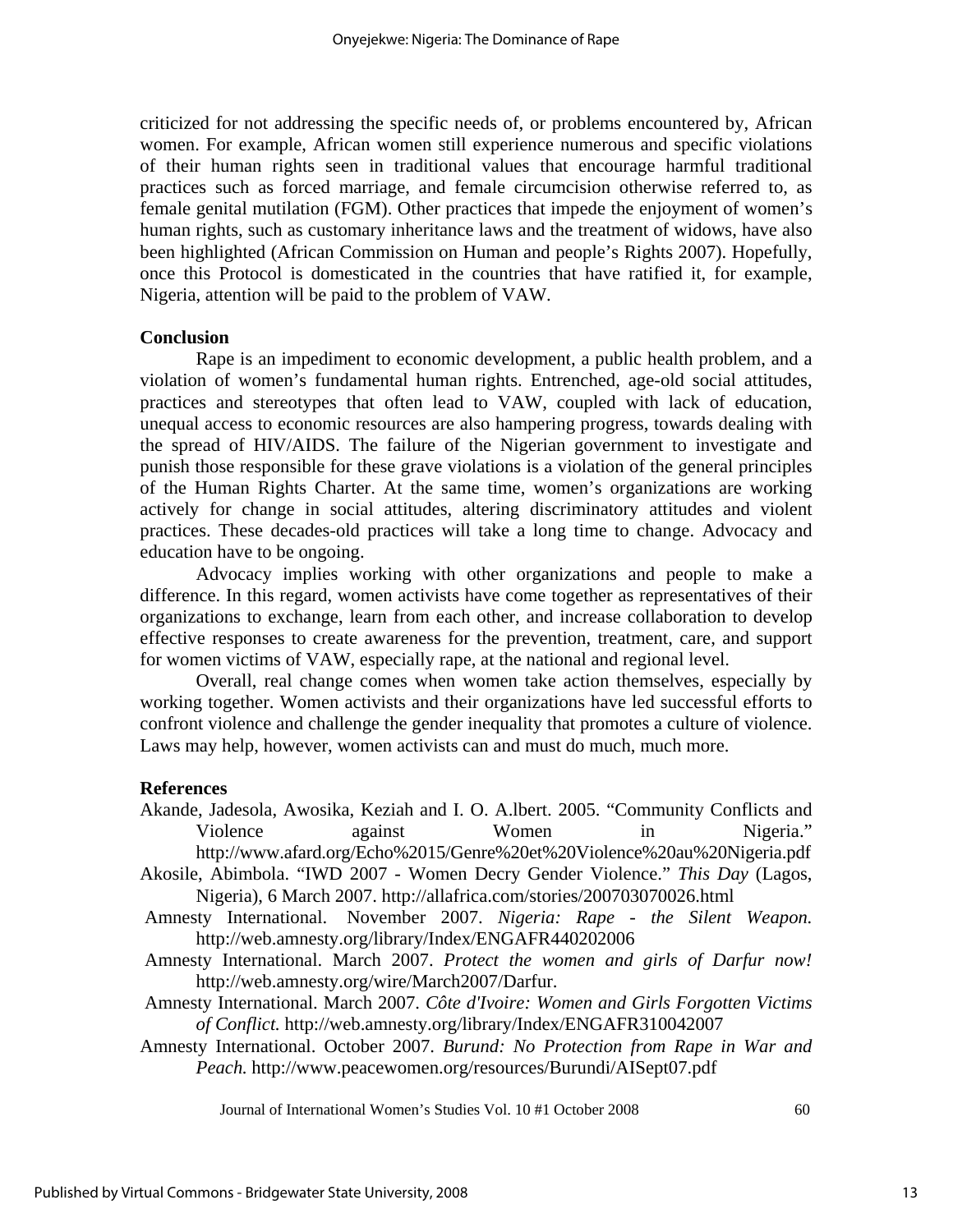- Badran, Margot. 2008. "*Shari'ah* Activism in Nigeria Under Hudud." In Carolyn M. Elliott (ed.) *Global Empowerment of Women: Responses to Globalization and Politicized Religions*. New York and London: Routledge, pp. 173-190.
- BBC News. "Rape in War 'A Growing Problem," 22 June 2006. http://news.bbc.co.uk/2/hi/europe/5105102.stm.
- BBC News. "Saudi rape victim 'having affair." 26 November 2007. http://news.bbc.co.uk/2/hi/middle\_east/7112999.stm
- BurmaNet News. ["Mizzima News: Burmese junta sanctions rape of Chin women."](http://www.burmanet.org/news/2007/03/27/mizzima-news-burmese-junta-sanctions-rape-of-chin-women-report-mungpi/) 27 March 2007. http://www.burmanet.org/news/2007/03/27/mizzima-news-burmesejunta-sanctions-rape-of-chin-women-report-mungpi/
- Caldwell, Zarrin T. "Closing Gender Gaps: Why It Matters." *Perspectives,* 24 February 2006. http://us.oneworld.net/article/view/127480/1/9587
- Chukwunyere, Remy. "Prevent HIV/AIDS among Young Adults? Involve them from the Start." Global Health Council, 3 March 2007. http://us.oneworld.net/external/?url=http%3A%2F%2Fwww.globalhealth.org%2F reports%2Freport.php3%3Fid%3D332
- Clayton, Jonathan. "Anti-rape device must be banned, say women." The Times, 8 June 2005. http://www.timesonline.co.uk/tol/news/world/article531013.ece
- Connor, Melissa. **"**Reducing the Prevalence of VAW," United Nations Department of Economic and Social Affairs, 23 November 2004. Interview with Miriam Menkiti of Women Information Network (WINET, Nigeria). http://esaconf.un.org/WB/default.asp?action=9&boardid=25&read=1501&fid=285
- Cooper, Anderson "War Against Women: The Use Of Rape As A Weapon In Congo's Civil War," *CNN 60 Minutes,* 13 January 2008. http://www.cbsnews.com/stories/2008/01/11/60minutes/main3701249.shtml
- Daily Sun (Nigeria). "Man's Inhumanity to Woman: 19-year- old deaf and dumb raped, gives birth," 26 March 2007. http://odili.net/news/source/2007/mar/26/807.html
- Delva, Joseph Guyler. "Haiti Kidnap Wave Accompanied by Epidemic of Rape." *Reuters*, 8 March 2007. http://www.alertnet.org/thenews/newsdesk/N08405626.htm.
- Ertark, Yakin. 2007. Preface, *The Shame of War: sexual violence against women and girls in conflict.* New York: United Nations.
- Estrich, Susan. 1998. *Real Rape*. Cambridge, Massachusetts: Harvard University Press.
- Fleshman, Michael *.* "Nigerian women target gender violence." *Africa Recovery,*  Vol.14#2 (July 2000): 5.

http://www.un.org/ecosocdev/geninfo/afrec/subjindx/142wm2.htm

- Geneva Center for the Democratic Control of Armed Forces. 2005. *Women in an Insecure World: Violence Against Women: Facts Figures and Analysis.* Switzerland: Geneva Center for the Democratic Control of Armed Forces
- Gerntholtz, Liesl. "Protecting rights of rape survivors," *Mail & Guardian* (South Africa), 13 December 2006.
	- http://www.mg.co.za/articlePage.aspx?articleid=293073&area=/insight/monitor/
- Hawkesworth, Mary E. 2006. Globalization and Feminist Activism. Lanham and New York: Rowman and Littlefield Publishers, Inc.
- Hutton, David, Omidian, Patricia, and Kenneth E. Miller. 2006. "Psychosocial challenges and interventions for women affected by conflict," *Women for Women*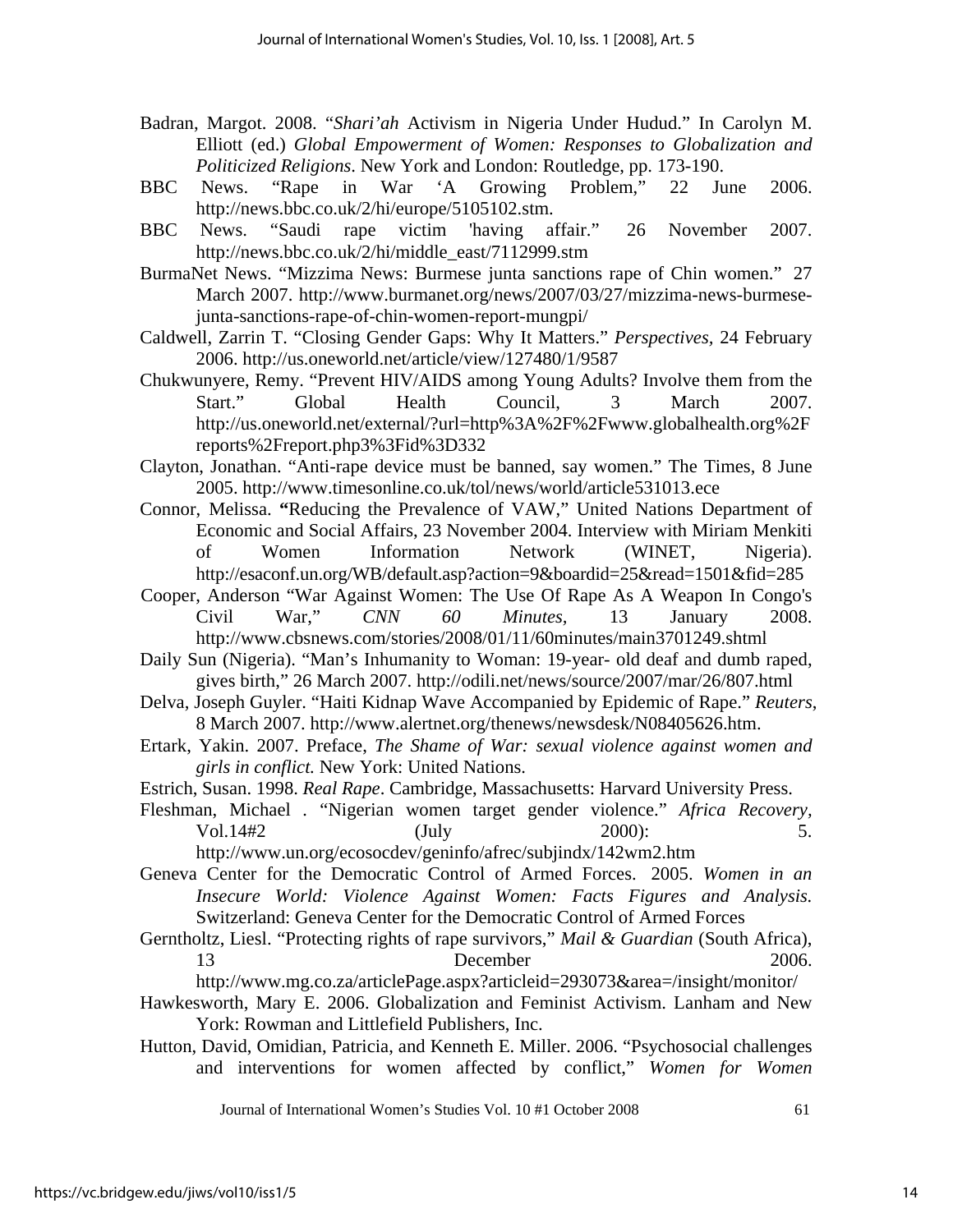*International.*

http://www.eldis.org/cf/search/disp/DocDisplay.cfm?Doc=DOC23560&Resource  $=$ f1gender

- Imam, Ayesha M. "Women's reproductive and sexual rights and the offence of Zina in Muslim laws in Nigeria." *Pambazuka News* 245, 9 March 2006. http://www.pambazuka.org/en/issue/245
- Imoukhuede, Nogi. 2007. "The alarming increase of rape, gang rape and defilement in Nigeria," Women's Rights Wtach, Nigeria. http://www.rufarm.kabissa.org/pressrelease/Alarming%20increase%20of%20Rap e%20in%20Nigeria.htm
- International Herald Tribune. **"**Bosnian Serb military policeman sentenced to 15 year jail term for rape," 4 April 2007. http://www.iht.com/articles/2007/04/04/europe/yugo.php.
- International Rescue Committee **(**IRC). "Stop Violence against Women and Girls." March 2007. http://ga3.org/campaign/stopviolence/8edb3s6rrw65mwk.
- Isiramen, Celestina Omoso. "Women in Nigeria: Religion, Culture, and AIDS," *International Humanist and Ethical Union*, 1 November 2003. http://www.iheu.org/node/979
- Khaleej Times Online. "International Women's Day highlights struggle for equality." 8 March 2007.
- http://www.khaleejtimes.com/DisplayArticleNew.asp?col=&section=subcontinent&xfile =data/subcontinent/2007/March/subcontinent\_March311.xml
- Kimani, Mary. "Taking on violence against women in Africa," *Africa Renewal,* Vol.21 #2 (July 2007):4. http://www.un.org/ecosocdev/geninfo/afrec/vol21no2/212 violence-aganist-women.html
- Mackinnon, Catharine. 1993. *Only Words*. Cambridge, Massachusetts: Harvard University Press.
- Mackinnon, Catharine. 1996. "Rape: On Coercion and Consent." In Kelly Weisberg, *Sex, Violence, Work and Reproduction*. Philadelphia, Temple University Press, pp. 471-480.
- Mariner, Joanne. "Rape in Darfur." *[FindLaw,](http://www.why-war.com/news/sources/findlaw) 27* [October 2004](http://www.why-war.com/news/2004/10/27/). http://www.whywar.com/news/2004/10/27/rapeinda.html#Rape
- Mazurana, Dyan, Raven-Roberts, Angela and Jane Partpart (2005) *Gender, Conflict, and Peacekeeping.* Lanham and New York: Rowman and Littlefield Publishers, Inc.
- Mobekk, Eirin. "BINUB: Good Governance, Security Sector Reform and Enhancing Human Rights - Establishing Priorities." An Action Aid Report. http://www.actionaidusa.org/pdf/BINUB-Burundi.pdf
- [Moffeit, Miles and Amy Herdy.](http://www.why-war.com/news/author.php?name=Miles+Moffeit+and+Amy+Herdy) ["Female GIs Report Rapes in Iraq War.](http://www.denverpost.com/cda/article/print/0,1674,36%7E6439%7E1913069,00.html)" *[Denver Post](http://www.why-war.com/news/sources/denverpost)*, 25 [January 2004](http://www.why-war.com/news/2004/01/25/). http://www.why-war.com/news/2004/01/25/femalegi.html
- Muluma, Joyce "End to HIV-Aids a Tall Order in Face of Violence." *Inter Press Service* (Johannesburg), 24 January 2007. http://allafrica.com/stories/printable/200701250184.html
- Ndinda, Catherine. 2006. "The Dichotomies that Enslave Us: Engaging with Raymond Suttner's View of Our National Heritage." *Development Southern Africa*. 23.2 (June 2006).